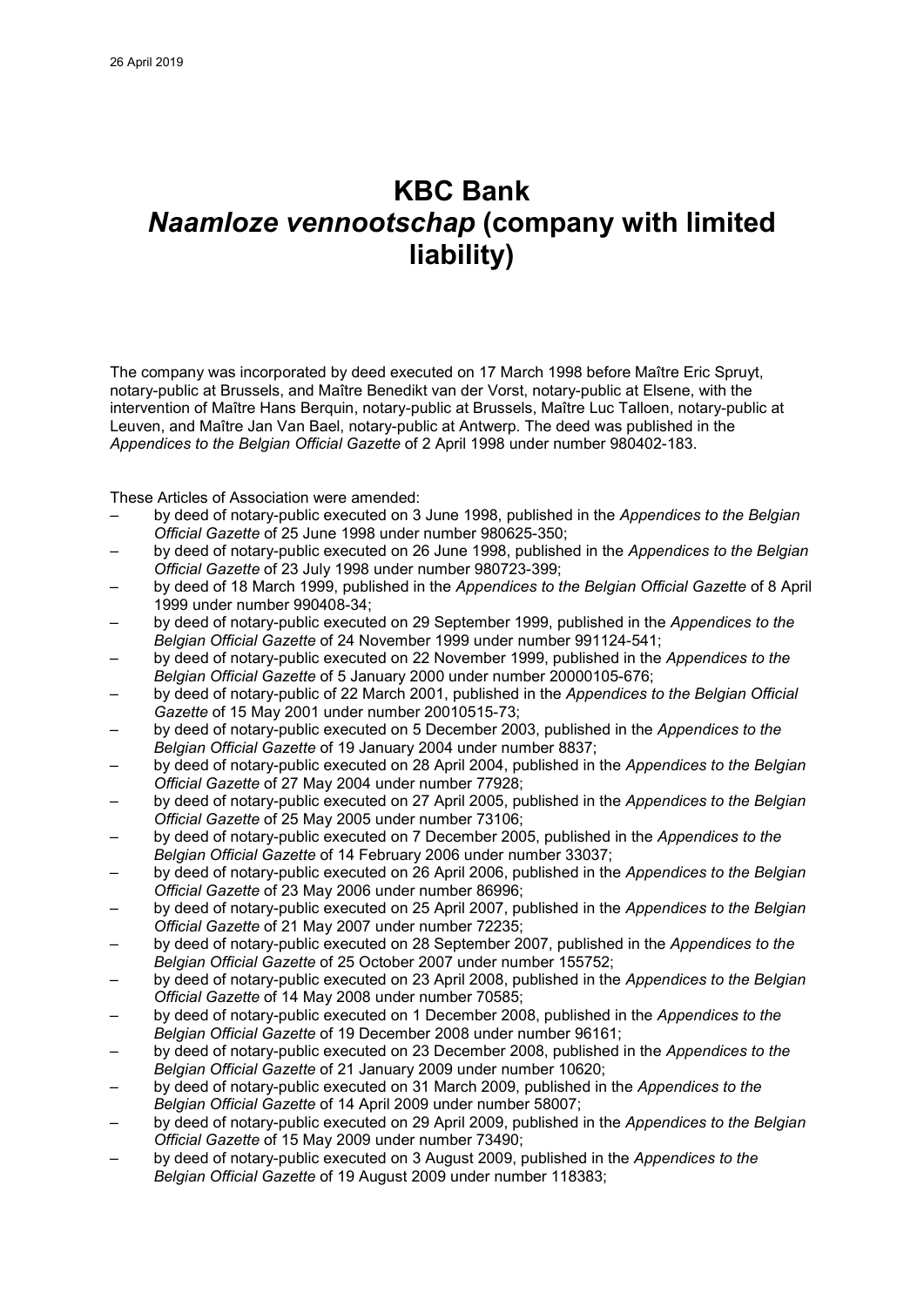- by deed of notary-public executed on 28 April 2010, published in the *Appendices to the Belgian Official Gazette* of 21 May 2010 under number 74197;
- by deed of notary-public executed on 27 April 2011, published in the *Appendices to the Belgian Official Gazette* of 13 May 2011 under number 72104;
- by deed of notary-public executed on 25 April 2012, published in the *Appendices to the Belgian Official Gazette* of 23 May 2012 under number 92966;
- by deed of notary-public executed on 24 April 2013, published in the *Appendices to the Belgian Official Gazette* of 17 May 2013 under number 75287;
- \_ by deed of notary-public executed on 29 April 2015, published in the *Appendices to the Belgian Official Gazette of 19 May 2015 under number 71013;*
- by deed of notary-public executed on 25 April 2018, published in the *Appendices to the Belgian Official Gazette of 22 May 2018 under number 79592;*
- and by deed of notary-public executed on 26 April 2019, deposited with the Registry of the Commercial Court at Brussels for publication in the *Appendices to the Belgian Official Gazette.*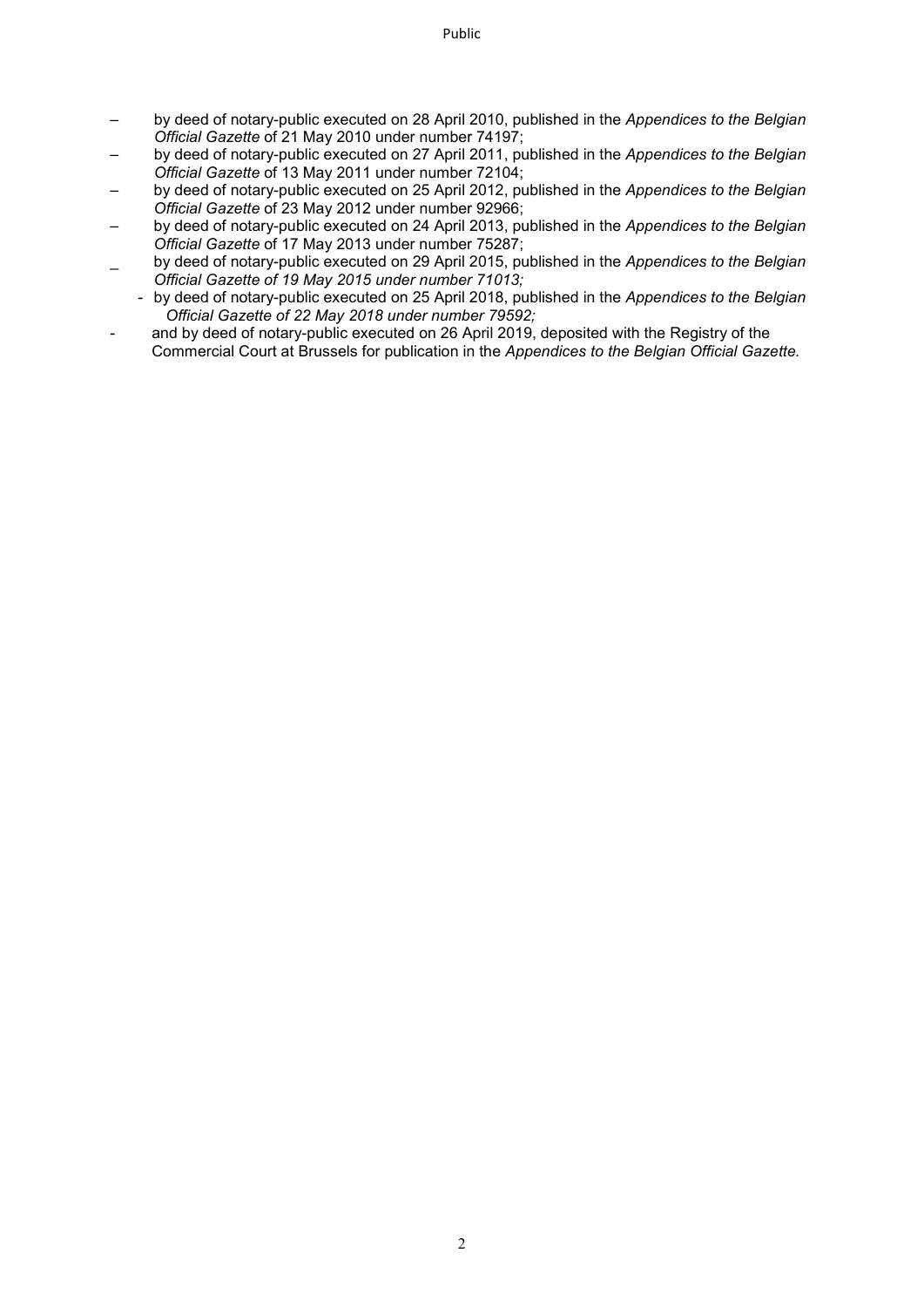# **ARTICLES OF ASSOCIATION**

# TITLE I – NAME, OBJECT, REGISTERED OFFICE, LIFE

- Art. 1 The company has the legal form of a *naamloze vennootschap* (company with limited liability). It has the capacity of a company which seeks to attract or has sought to attract savings from the public. Its name is '**KBC Bank'**. It is also entitled to use the following trade names, trademarks and logos or a combination thereof: Kredietbank, KB, CERA Bank, Banque CERA, Bank van Roeselare en West-Vlaanderen, Bank van Roeselare, KBC Financial Products Brussels and KBC FP Brussels.
- Art. 2 In Belgium or abroad, for its own account or for account of third parties, the company has as object the execution of all banking operations in the widest sense, as well as the exercise of all other activities which banks are or shall be permitted to pursue.

Consequently, to the extent permitted under the legal status of credit institutions, the object of the company includes: all operations relating to deposits of cash, securities and valuables; all credit operations; all financial, stock-exchange, foreign-exchange and issue transactions; all broking and commission operations, including those relating to insurance; the purchase and sale, hire and letting, and leasing of and all other transactions involving movable and immovable property; investment in shares and the holding of participations.

The company may perform all acts that can contribute directly or indirectly to the implementation of its object in the broadest sense.

Art. 3 The registered office is established at Havenlaan 2, (Sint-Jans-Molenbeek) 1080 Brussels.

It may be transferred to any other location in Belgium by resolution of the Board of Directors, which is authorised to have the resulting amendment to the Articles of Association recorded by authentic deed.

The company may set up subsidiaries, administrative and operating headquarters, branches, representative offices, offices and auxiliary offices in Belgium and abroad.

Art. 4 The life of the company is indefinite.

It may be dissolved only under the conditions laid down by law for amendment of the Articles of Association.

#### TITLE II – SHARE CAPITAL, CONTRIBUTION, SHARES, PROFIT-SHARING CERTIFICATES AND OTHER SECURITIES

Art. 5 The issued share capital amounts to nine billion seven hundred and thirty-two million two hundred and thirty-eight thousand and sixty-five euros and twenty-five cent (9 732 238 065,25 EUR) divided into nine hundred and ninety-five million three hundred and seventyone thousand four hundred and sixty-nine (995 371 469) shares of no nominal value, each representing an equal part of the capital.

The share capital is fully paid up.

All shares are registered. The shareholder register can be kept in electronic form.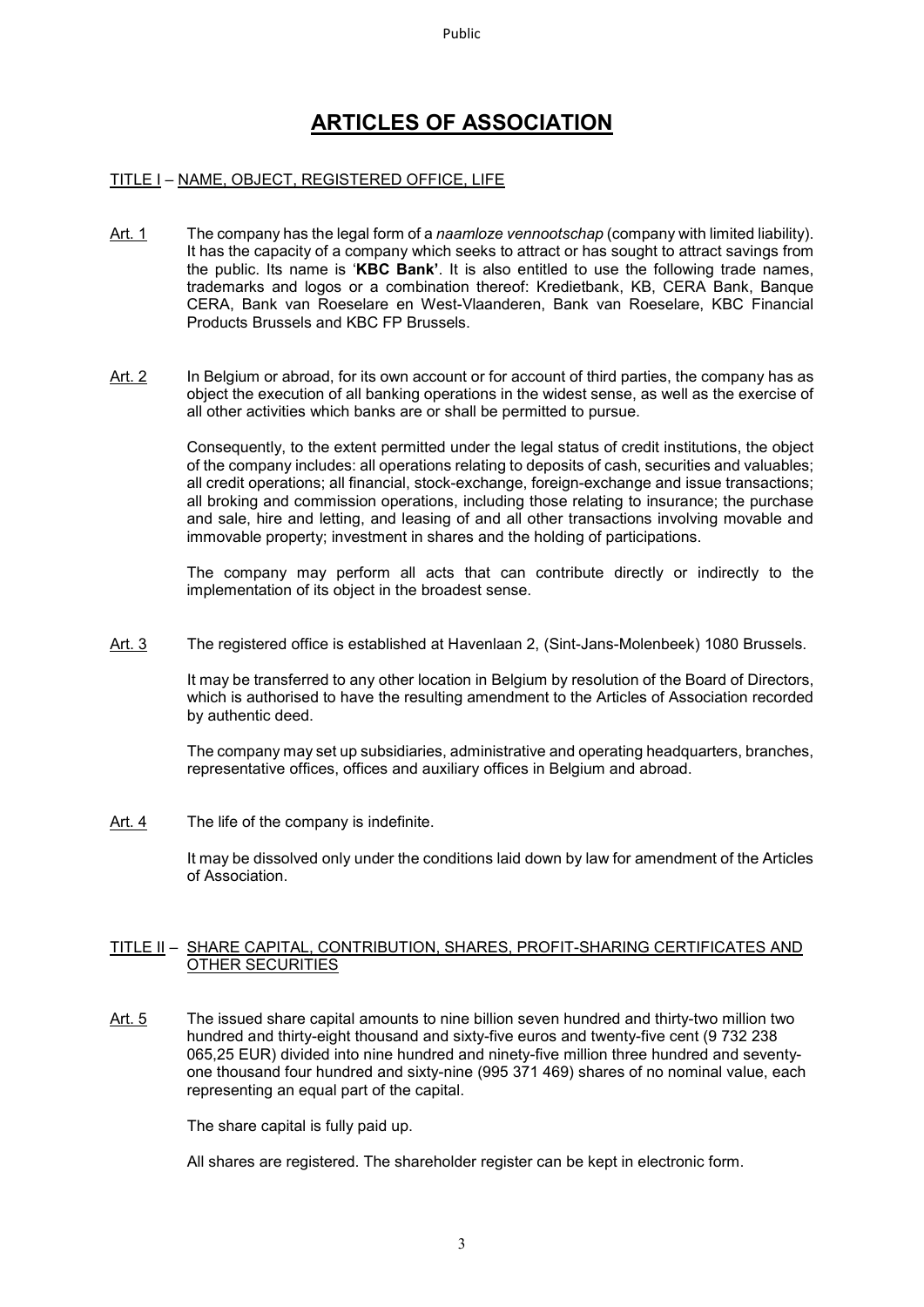Art. 5*bis* Profit-sharing certificates, with the features, terms and conditions laid down in the annex to these Articles of Association, will be issued in the circumstances provided for in Article 2 of the annex. The annex forms an integral part of these Articles of Association.

> When profit-sharing certificates are being issued, the Board of Directors is authorised to decide the terms and conditions for converting them from one form into another, and to have the form of the profit-sharing certificates and the terms and conditions for converting the profit-sharing certificates from one form into another recorded by authentic deed in the Articles of Association.

Art. 6 The decision to increase the share capital shall be taken by the General Meeting of Shareholders according to the procedure required for amendment of the Articles of Association.

> On each capital increase carried out by means of a contribution in cash, the new shares must be offered first to the existing shareholders in proportion to the amount of capital that their shares represent at the time of issue.

> In derogation from the foregoing paragraph, the General Meeting of Shareholders, deliberating under the conditions of attendance and majority prescribed by law for amendment of the Articles of Association, may decide that all new shares, or a portion thereof, will not be offered first to the existing shareholders. In that case, the General Meeting will itself establish the conditions and in particular the price of the issue without preferential subscription rights. The General Meeting may also, within the limits of the law, depart from the legally prescribed minimum term for the exercise of preferential subscription rights. If the preferential subscription rights are suspended or restricted, a right of precedence may be granted to existing shareholders on allotment of the new shares.

Art. 7 A. The Board of Directors is authorised to increase the share capital in one or more steps by four billion euros (4 000 000 000 EUR), under the terms and conditions to be determined by the Board.

> In addition, the Board of Directors is authorised to determine the dividend entitlement of the shares that will be issued following the capital increases carried out under the above authority.

> The Board of Directors may exercise this authority during the five years following publication of the amendment to the Articles of Association decided upon by the Extraordinary General Meeting of Shareholders of 29 April 2015. This authority can be extended in accordance with the prevailing statutory provisions.

> The increases of capital decided upon under this authority may be carried out, within the confines of the law, by both contributions in cash or in kind and by the incorporation of reserves, including the share premium account unavailable for distribution. The reserves may be incorporated with or without new shares being issued.

> Upon deciding to increase capital within the framework of this authorisation via the issue of new shares for cash, the Board of Directors is authorised, in the company's interest, to suspend or restrict the preferential subscription rights of existing shareholders. The Board may also do so to the benefit of one or more specific persons. If the preferential subscription rights are suspended or restricted, the Board of Directors may grant a right of precedence to the existing shareholders on allotment of the new shares.

B. Furthermore, the Board of Directors is authorised to decide on the issue in one or more steps of convertible bonds, subordinated or otherwise, or warrants, linked or otherwise to subordinated or unsubordinated bonds, which may lead to increases of capital by up to the amount specified under A.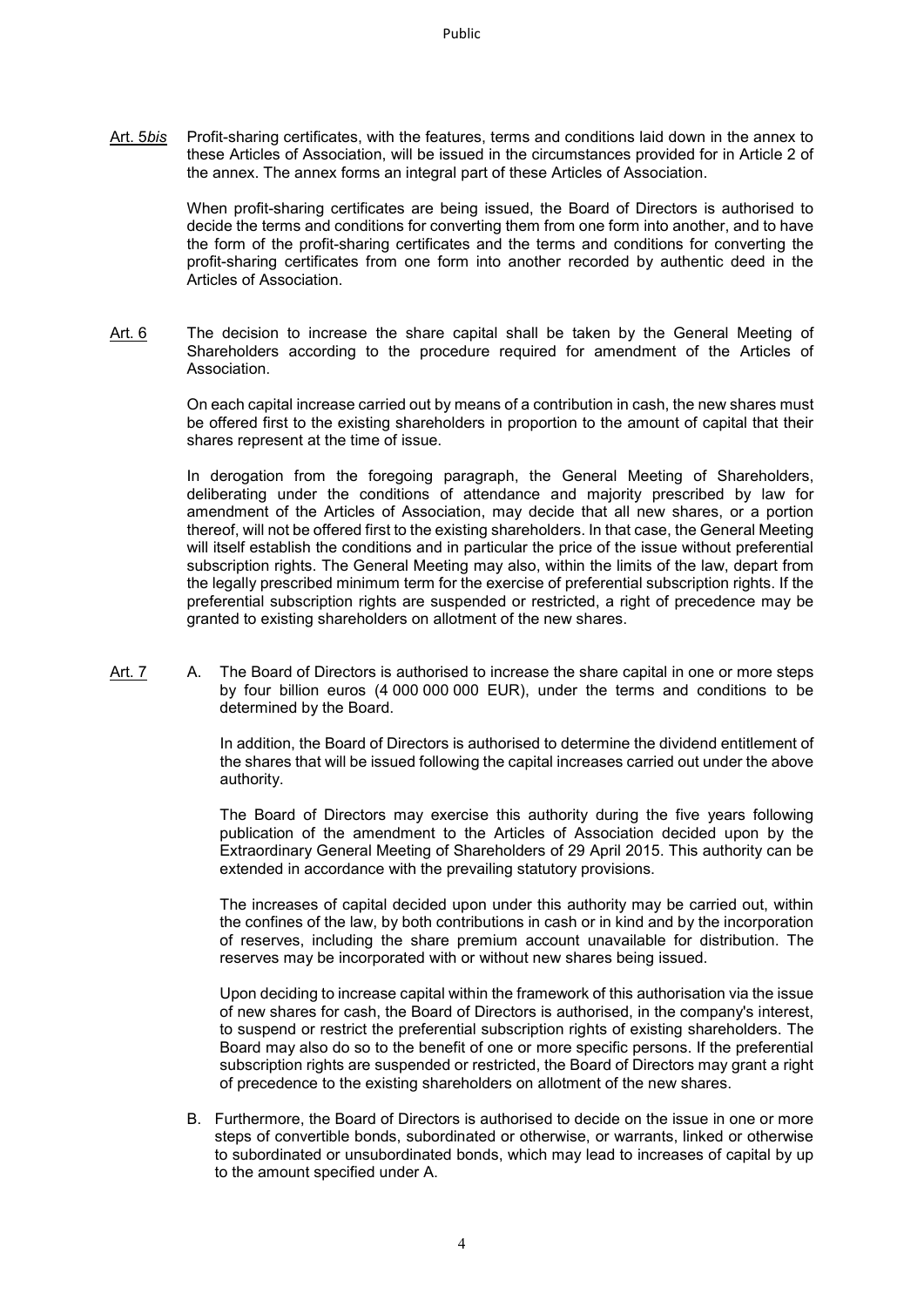Public

To this end, the Board of Directors is also authorised to determine the dividend entitlement of the shares that will be issued following the conversion of the bonds or exercise of the warrants.

The Board of Directors may exercise this authority during the five years following publication of the amendment to the Articles of Association decided upon by the Extraordinary General Meeting of Shareholders of 29 April 2015. This authority can be extended in accordance with the prevailing statutory provisions.

Upon deciding to issue these bonds or warrants, the Board of Directors is authorised, in the company's interest and within the confines of the law, to restrict or suspend the preferential subscription rights of existing shareholders.

The Board may also do so to the benefit of one or more specific persons, unless it relates to the issue of warrants which involves the suspension of the preferential subscription rights primarily to the benefit of one or more specific persons other than employees of the bank or its subsidiaries. If the preferential subscription rights are restricted or suspended, the Board of Directors may grant a right of precedence to the existing shareholders on allotment of the bonds or warrants.

#### C. Transitional provision

On the twenty-sixth of April two thousand and nineteen, the issued share capital was increased within the framework of the authorized capital by seven hundred eighty-three million seven hundred ninety-eight thousand four hundred and twelve euros and eightysix cent ( $\epsilon$  783 798 412,86). After this capital increase, the authorisation for the authorized capital can still be used for a remaining amount of three billion two hundred sixteen million two hundred and one thousand five hundred eighty-seven euros and fourteen cent (€ 3 216 201 587,14).

Art. 8 When exercising the authority conferred upon it under Article 7 to increase capital, the Board of Directors is empowered, with the possibility of substitution, to amend the Articles of Association in order to change the amounts of the issued share capital, as well as the number of shares upon the new issue of such, and to state in a transitional provision under Article 7 to what extent it has used its authority to increase capital.

> When exercising the authority conferred upon it under Article 7 to issue convertible bonds or warrants, the Board of Directors is empowered, with the possibility of substitution, to state in a transitional provision under Article 7 to what extent the issues decided upon may lead to the increase of capital and the issue of shares; likewise, the Board is authorised, as the bonds are converted or the warrants exercised, to amend in the Articles of Association the amounts of issued share capital, as well as the number of shares.

> In the event a share premium is paid on a capital increase decided upon by the Board of Directors or the General Meeting of Shareholders, or on the conversion of bonds or the exercise of warrants, or if an issue price is posted to the accounts as a share premium on the issue of warrants decided upon by the Board of Directors or the General Meeting of Shareholders, this shall be earmarked for appropriation to the share premium account unavailable for distribution, which will, to the same extent as the share capital, serve as security for third parties, and which, except in the event of the incorporation of this share premium into capital, may be exercised only pursuant to a decision of the General Meeting of Shareholders deliberating under the quorum and majority conditions prescribed for the reduction of share capital.

> In the event it is decided to issue profit-sharing certificates representing a contribution in cash, this shall be earmarked for appropriation to the profit-sharing-certificates account unavailable for distribution, which shall, to the same extent as the share capital, serve as security for third parties, and which, except in the event of the incorporation of this reserve into capital, may be used only pursuant to a decision of the General Meeting of Shareholders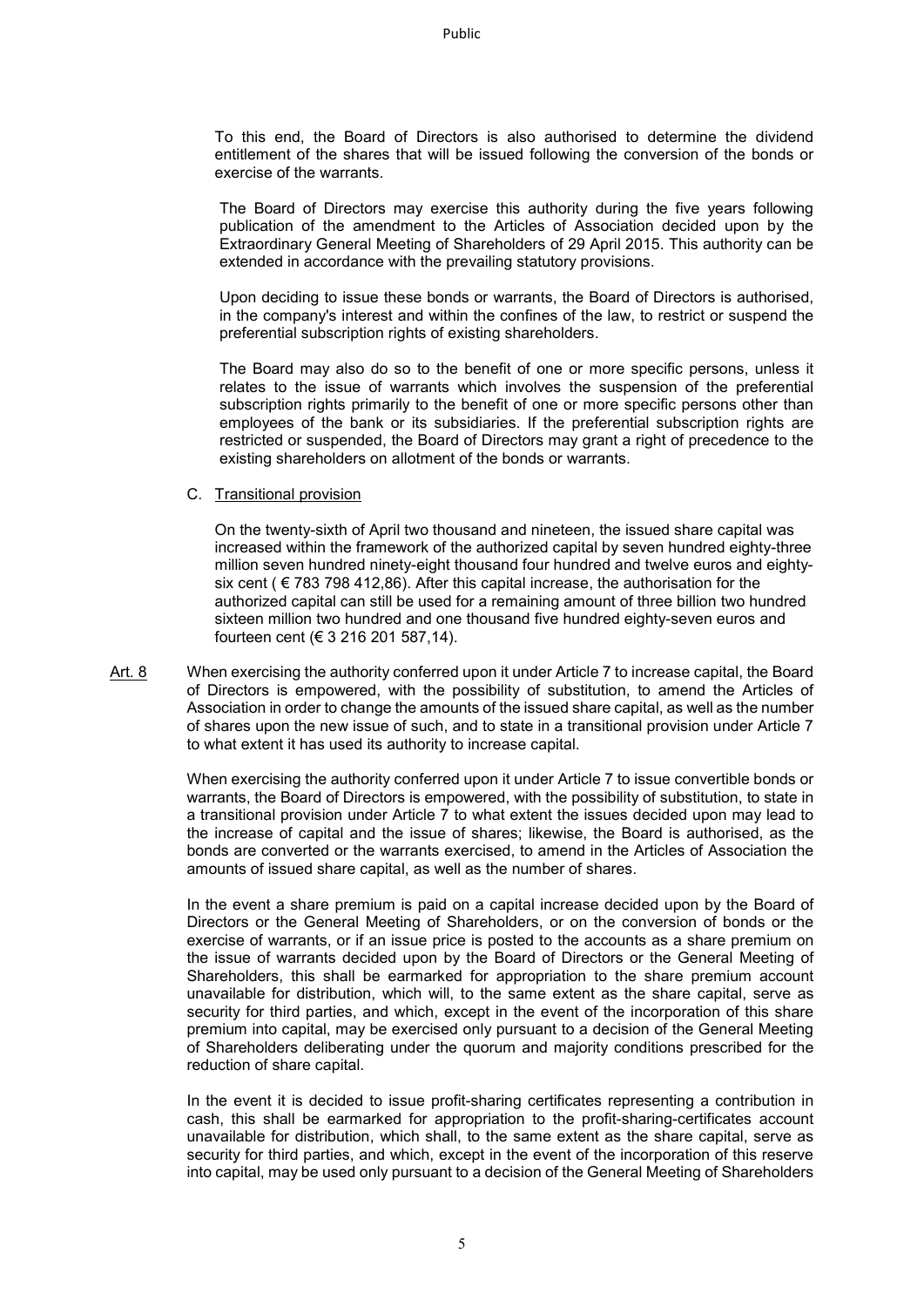deliberating under the conditions of attendance and majority prescribed for the reduction of share capital.

Upon the issue of shares, bonds, warrants or profit-sharing certificates decided upon by the General Meeting of Shareholders or the Board of Directors, this last may at all times enter into agreements with third parties according to such stipulations, terms and conditions as it deems fit, in order to ensure the placement of the securities to be issued.

- Art. 9 The Board of Directors may split the shares into sub-shares and may deliver securities representing several shares or sub-shares.
- Art. 10 The company recognises only one owner per share or sub-share for the exercise of voting rights at the General Meeting of Shareholders and of all rights attaching to the shares.

Co-owners, usufructuaries and bare owners, pledgees and pledgers, in short, all persons who, for one reason or another, have joint entitlement to a share, shall arrange to be represented respectively by one and the same person.

This representative must either be one of the persons co-entitled or must meet the requirements of Article 28 of the present Articles of Association.

Until such time as this provision has been met, the company shall be entitled to suspend the exercise of the rights attaching to these shares. The chairman of the General Meeting of Shareholders shall be empowered to exercise this right of suspension.

- Art. 11 Under the conditions laid down by law and these Articles of Association, the company may acquire its own shares and profit-sharing certificates.
- Art. 11*bis* To the extent permitted by law, bonds shall be in bearer, registered or book-entry form, and warrants shall be in registered or book-entry form. At the request and expense of the holder, bonds and warrants may be converted from one form into another in accordance with the legal requirements, unless the issue conditions for the security in question stipulate otherwise.

The registers of registered bonds and warrants may be kept in electronic form.

#### TITLE III – MANAGEMENT AND CONTROL

Art. 12 The company shall be administered by a board of at least three (3) directors – who may or may not be shareholders – appointed by the General Meeting of Shareholders. The office of director may be revoked at any time.

> The term of office of directors amounts to six years at the most and expires after the annual Ordinary General Meeting of Shareholders.

Outgoing directors shall always be eligible for re-election.

Art. 13 If a directorship falls vacant as a result of decease or removal or any other reason, the remaining directors may provisionally arrange for a replacement.

In that case, the next General Meeting of Shareholders will make a definitive appointment.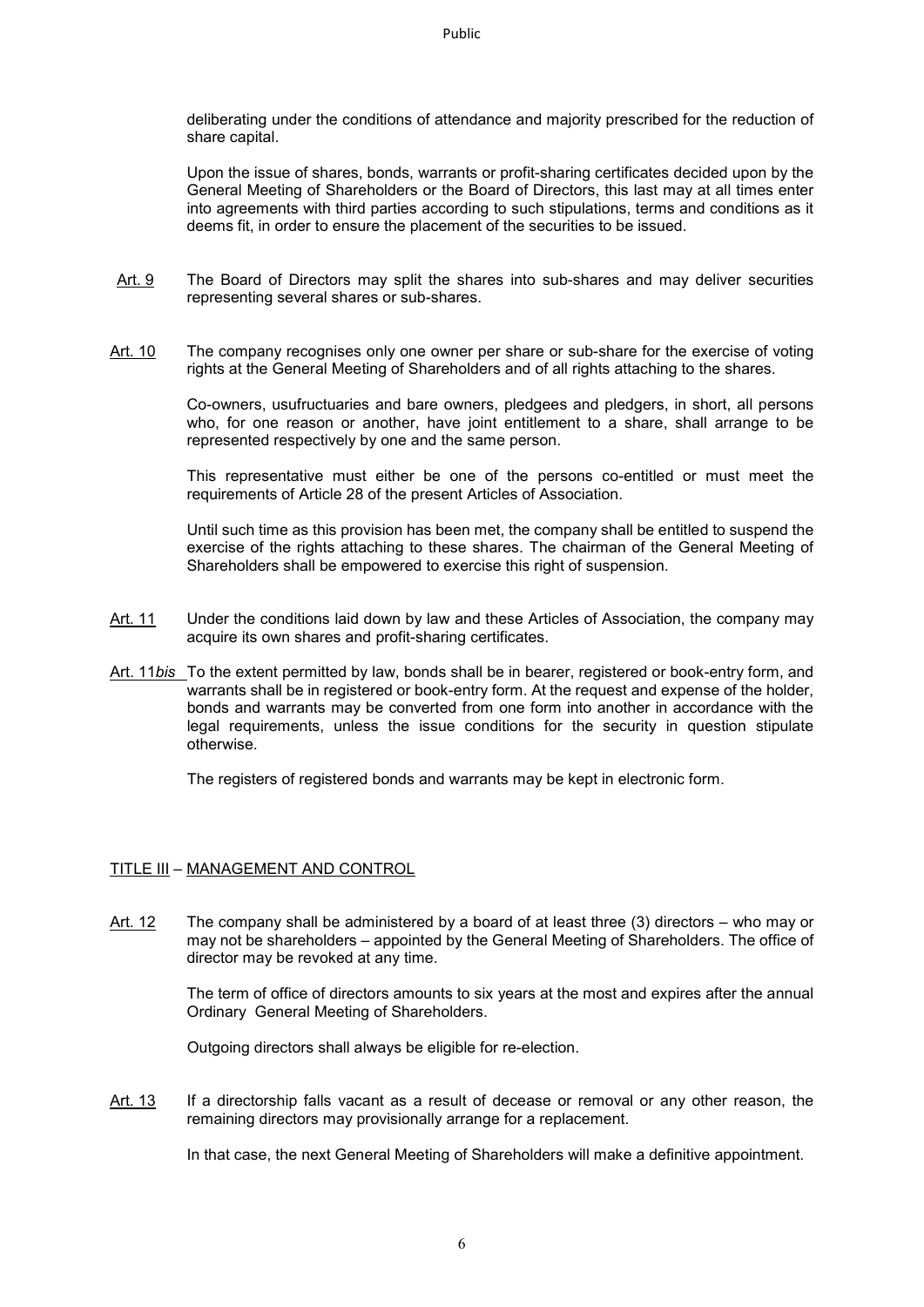A director appointed to replace a director whose term of office had not yet come to an end will complete this term of office, unless the General Meeting of Shareholders opts for a different term of office when making the definitive appointment.

- Art. 14 The Board of Directors shall elect from among its members a chairman and possibly one or more deputy chairmen and other officers. The Board of Directors shall appoint its secretary, who need not be a director.
- Art. 15 Unless the Board of Directors should make other arrangements, it shall function as follows.

The Board of Directors shall meet whenever the company's interest so requires, upon convocation by the chairman, the deputy chairmen or two directors; the convening notices shall indicate the date, time, place and agenda.

Any director who is unable to attend may, by letter or any other means of communication providing documentary confirmation of the nomination as proxy, empower another member of the Board to represent him/her and to vote in his/her stead.

No director may represent more than one member in this way.

The meeting shall be presided over by the chairman or, in his/her absence, by a deputy chairman or a director designated by his/her colleagues.

For the rest, the Board of Directors can itself make all arrangements to ensure it functions effectively.

Art. 16 Except in the case of *force majeure*, war, civil disturbance and natural disasters, the Board of Directors can deliberate validly only if at least half its members are present or represented. Directors who, in accordance with the Companies Code, may not participate in the deliberations and the vote are not included to determine whether the quorum has been reached.

Resolutions shall be adopted by a simple majority of votes.

In case of a tied vote, the chairman of the meeting shall have the casting vote.

In those instances allowed by law, the resolutions of the Board of Directors may be passed by unanimous written agreement of the directors.

Art. 17 The resolutions of the Board of Directors shall be recorded in reports.

Each report shall be signed by the acting chairman and shall likewise be submitted for signature to the other members of the Board of Directors.

If the reports are recorded on loose leaves, the latter shall be numbered per meeting.

Copies of and extracts from the reports shall be validly signed by the chairman, by two directors, by the secretary to the Board of Directors, by the secretary to the Executive Committee or by the Group Secretary.

Art. 18 The Board of Directors shall have powers to perform everything that is necessary or useful to achieve the object of the company, with the exception of that which, pursuant to the law and these Articles of Association, solely another body is empowered to perform.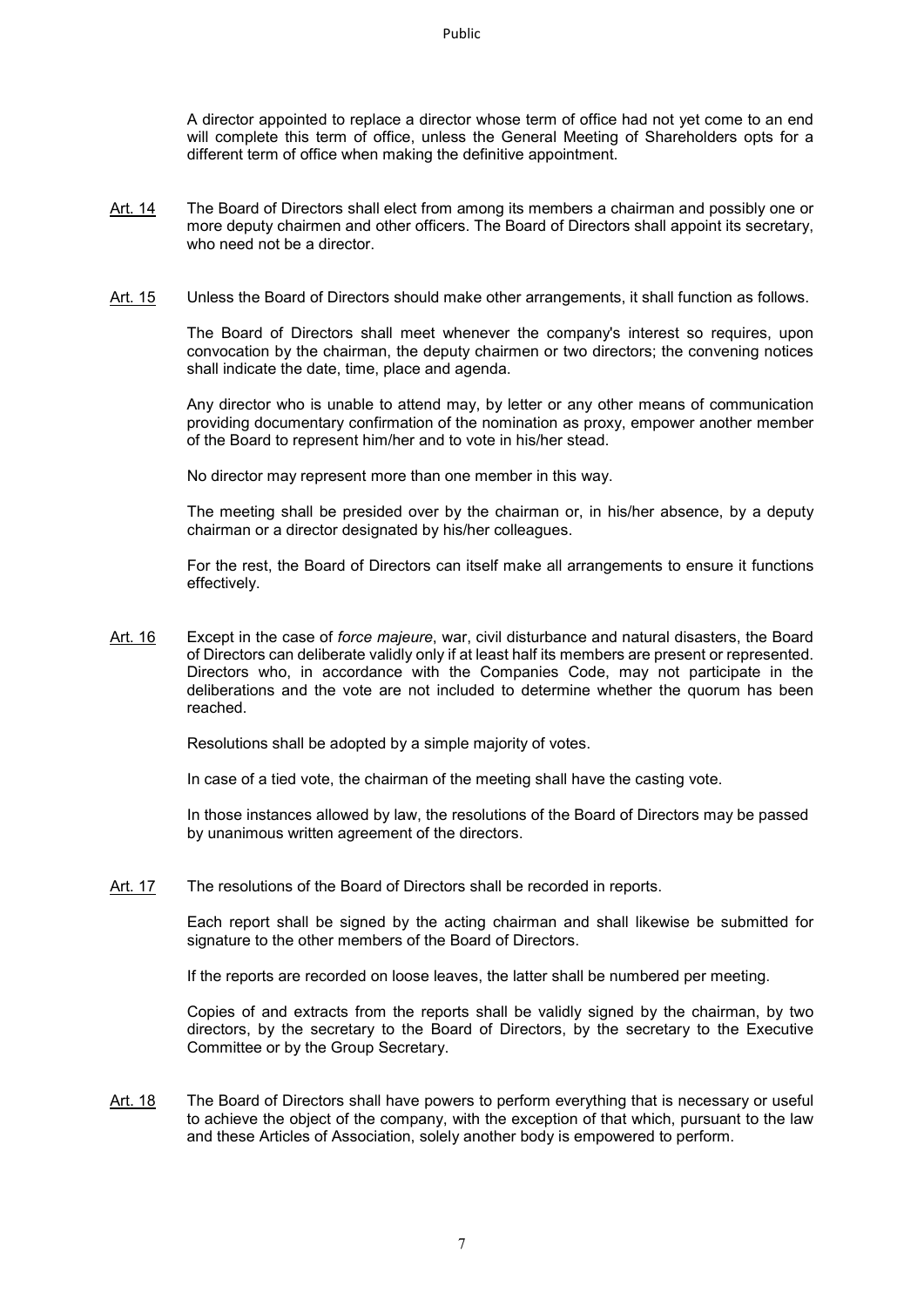Art. 19 The General Meeting of Shareholders may grant the directors a fixed remuneration and attendance fees, chargeable to overhead expenses.

> The Board of Directors may grant directors who perform special functions or missions emoluments chargeable to overhead expenses.

Art. 20 The Board of Directors may confer powers on an Executive Committee to perform all or some of the acts referred to in Article 522 of the Companies Code and Article 18 of the present Articles of Association; the transfer of powers may, however, not relate to the definition of general policy or to the powers which are reserved for the Board of Directors by other statutory provisions. The Board of Directors is responsible for the supervision of the Executive Committee.

> The number of members on the Executive Committee shall be set by the Board of Directors. Together, the members of the Executive Committee form a collegiate body. Executive directors who, pursuant to the Companies Code, may not participate in the deliberations and the vote, will not be counted when determining whether the quorum has been reached.

> If all members or all but one member of the Executive Committee have a direct or indirect interest of a financial nature that is incompatible with a decision or transaction that falls within the competence of the Executive Committee, the members of the Executive Committee shall inform the Board of Directors which shall pass the resolution according to the procedure prescribed by law.

The president and members of the Executive Committee shall be appointed and removed by the Board of Directors, in accordance with the relevant legal and regulatory provisions. Appointments shall be made on the nomination of the Board of Directors, after consulting the Executive Committee. The president of the Executive Committee shall hold the title of CEO of the bank.

By virtue of their appointment, the members of the Executive Committee shall acquire the capacity of executive director.

The Board of Directors shall determine the remuneration of the members of the Executive Committee, after obtaining the advice of the president of the Executive Committee.

The age limit for members of the Executive Committee shall be set by the Board of Directors, which shall also determine the system of retirement and survival pensions for the members of the Executive Committee.

The Executive Committee may confer special powers on agents of its choice.

Copies of and extracts from the resolutions of the Executive Committee shall be validly signed by the president of the Executive Committee, by two executive directors, by the secretary to the Executive Committee or by the Group Secretary.

Art. 21 With regard to the powers of the Board of Directors, the company shall be represented by two directors, one of whom must be an executive director, or by persons especially empowered for that purpose.

> With regard to the powers of the Executive Committee established pursuant to Article 524*bis* of the Companies Code, the company shall be represented by two executive directors, or by one executive director acting together with a senior general manager or with the secretary to the Board of Directors or with the secretary to the Executive Committee or with the Group Secretary, or by persons especially empowered for that purpose.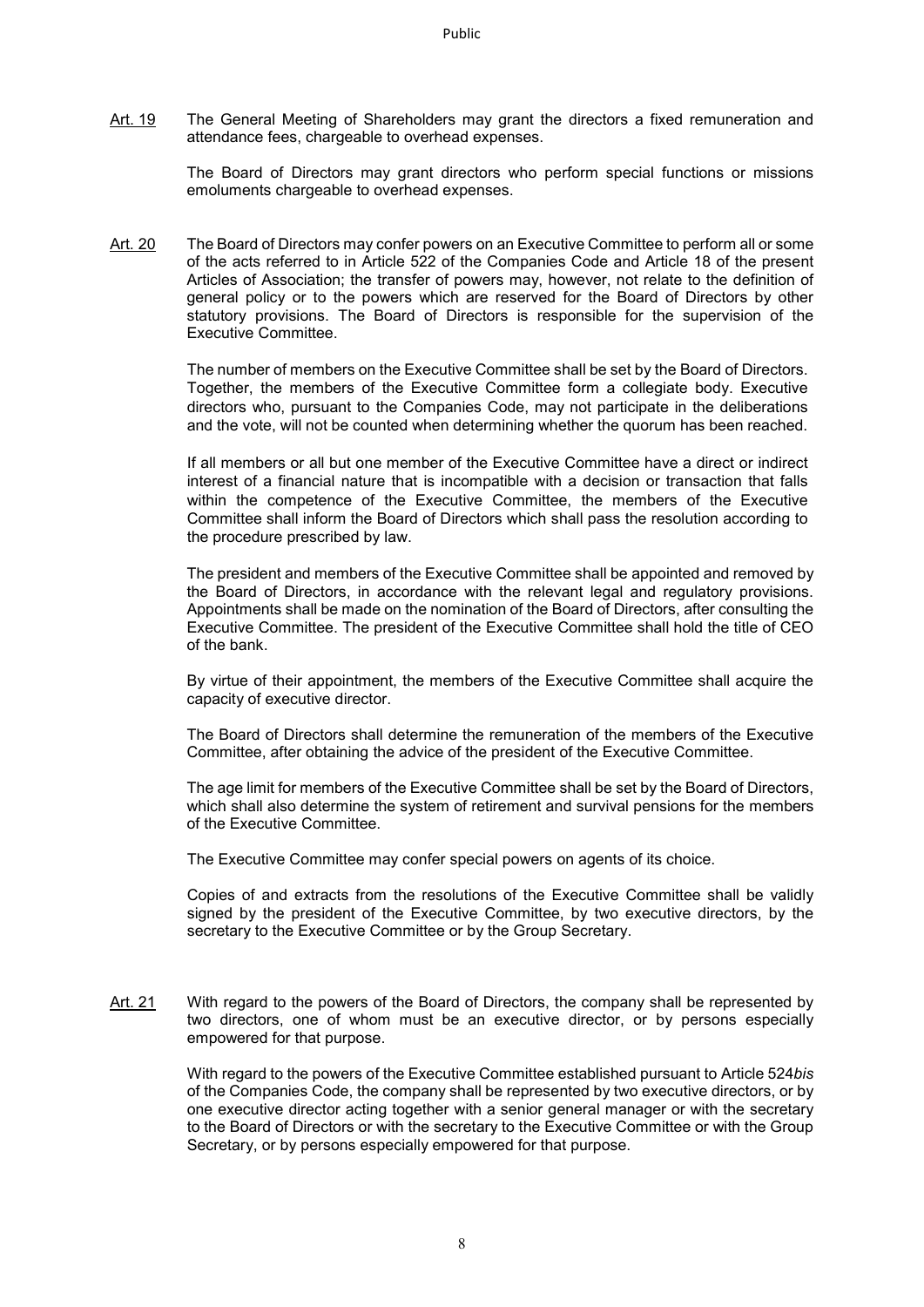Art. 22 Supervision of the company's financial situation and annual accounts shall be exercised by one or more statutory auditors appointed and remunerated in accordance with the prevailing statutory rules.

The General Meeting of Shareholders may appoint a deputy statutory auditor.

The statutory auditors shall be appointed for a renewable term of three years.

The term of office of the outgoing statutory auditors ceases immediately after the Annual General Meeting of Shareholders.

When several auditors are appointed, they shall be validly represented at any time by one of their number.

# TITLE IV – GENERAL MEETING OF SHAREHOLDERS

Art. 23 The General Meeting of Shareholders represents all shareholders.

Its decisions shall also be binding on the shareholders who abstain or vote against.

Each share gives entitlement to one vote. If the shares are split into sub-shares, the subshares, combined in sufficient number, shall give the same entitlement as the share, unless otherwise stipulated by law.

Holders of bonds, warrants or certificates issued in co-operation with the company, shall be entitled to attend the General Meeting of Shareholders, but have only advisory voting capacity.

Art. 24 A General Meeting of Shareholders shall be held annually at the registered office or at any other place indicated in the convening notice, at 11 a.m. on the Wednesday immediately prior to the last Thursday of April or, if that day is a statutory public holiday or bank holiday, on the last business day immediately preceding it. This does not prejudice the possibility to organise this Annual General Meeting of Shareholders by unanimous written agreement as laid down in Article 34*bis* of these Articles of Association.

> The Ordinary General Meetings of Shareholders shall be convened by the Board of Directors.

- Art. 25 The Board of Directors or the statutory auditors may convene Special and Extraordinary General Meetings of Shareholders. They must do so at the request of one or more shareholders who hold at least one-fifth of the shares or who represent at least one-fifth of the share capital, and this within three weeks of the date postmarked on the registered letter sent to the Board of Directors, listing and substantiating the case for the proposed agenda items and draft resolutions.
- Art. 26 Any proposed agenda item which is sent to the Board of Directors by registered letter before the agenda is fixed, and which moreover has been signed by one or more shareholders who hold at least one-fifth of the shares or who represent at least one-fifth of the capital, must be placed on the agenda. Proposed agenda items must be accompanied by draft resolutions.

Shareholders can exercise their statutory right to ask questions during the General Meeting. They can also do this in writing or electronically via the address stated in the convening notice as soon as the convening notice has been published. The company must be in receipt of these questions by no later than the fourth business day prior to the General Meeting.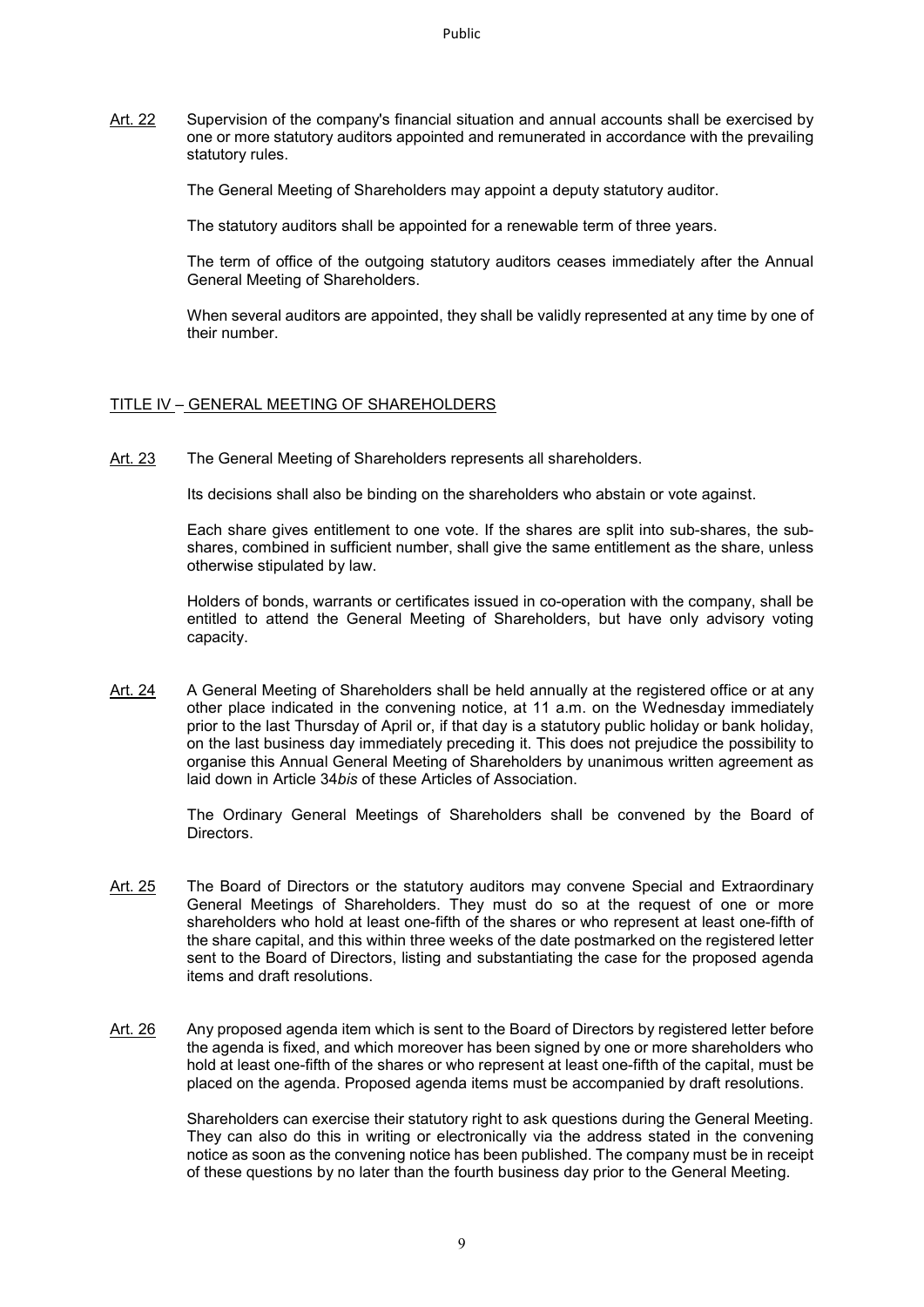Art. 27 In order to be admitted to the General Meeting of Shareholders, holders of registered bonds or registered warrants, and holders of registered certificates issued in co-operation with the company, must, at least four business days prior to the General Meeting, give written notice to the registered office of their intention to attend the General Meeting. Holders of book-entry bonds, warrants or certificates issued in co-operation with the company, who wish to be admitted to the General Meeting must, at least four business days prior to the General Meeting, deposit at the registered office or at another place designated in the convening notice, a certificate drawn up by the recognised account holder or by the clearing house, attesting to the non-availability of the bonds, warrants or certificates until the date of the General Meeting. The provisions of the first and second paragraphs of this article apply also to the holders of profit-sharing certificates, in the cases where they are entitled to attend the General Meeting.

> The holders of bearer bonds which are only issued abroad or which are subject to foreign law must, at least four business days prior to the General Meeting, deposit at the registered office or at another place designated in the convening notice, their bonds or a certificate drawn up by a financial intermediary to which the bonds had been submitted or with which the bonds had been entered on an account, attesting to the non-availability of the bonds until the date of the General Meeting.

Art. 28 Every shareholder, every holder of bonds, warrants and certificates issued in co-operation with the company and, in the event, every holder of profit-sharing certificates, whether a private individual or a legal entity, may arrange to be represented at the General Meeting of Shareholders by a single proxy.

> The Board of Directors may determine the form of the proxies and demand that they be deposited in the same way and within the same term as stipulated in Article 27 of these Articles of Association for bearer bonds.

- Art. 29 The Board of Directors or the officers of the General Meeting of Shareholders may, within the confines of the law, grant exemption from the formalities laid down in Articles 27 and 28, paragraph 2, of these Articles of Association.
- Art. 30 Prior to the opening of the meeting, the persons present shall sign the attendance roster, on which are listed the names of the shareholders, holders of bonds, warrants and certificates issued in co-operation with the company and, in the event, holders of profit-sharing certificates, present or represented, as well as the number of securities they hold.
- Art. 31 The chairman of the Board of Directors or, in his/her absence, a deputy chairman or a director designated by his/her colleagues, shall preside over the General Meeting of Shareholders.

The chairman shall appoint a secretary, who need not be chosen from among the shareholders; the meeting shall elect two tellers.

The chairman, the secretary and the tellers shall be the officers of the meeting.

Art. 32 Except for resolutions for which the law requires a stricter attendance and/or voting quorum, the General Meeting of Shareholders may pass resolutions by a simple majority of votes, regardless of the number of shares participating in the voting.

Voting shall occur by a show of hands or in any other way accepted by the General Meeting.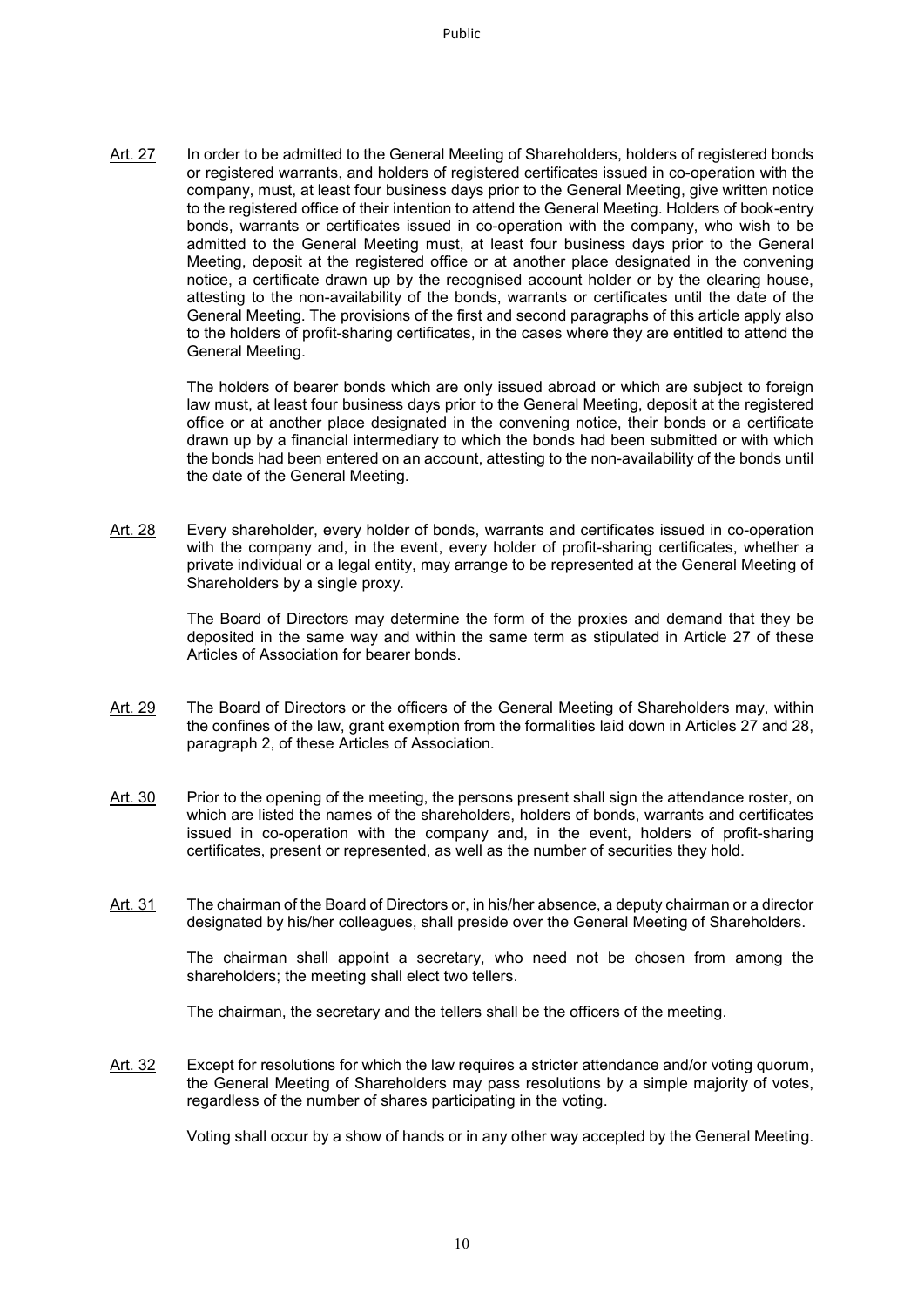A secret ballot shall be held at the request of one or more persons present and provided that this request is endorsed by one-third of the votes.

If, in the vote on an appointment, no candidate obtains the majority, a second vote shall be held between the two candidates who received the most votes; in the case of a tied vote, the elder of the two candidates shall be elected.

Art. 33 Subject to observance of the legal requirements in respect of attendance and majority, the General Meeting of Shareholders may amend the Articles of Association.

Art. 34 The Board of Directors is entitled, prior to any Ordinary, Special or Extraordinary General Meeting of Shareholders, to adjourn or cancel the meeting. During any General Meeting the Board of Directors shall have the right to adjourn for three weeks the decision regarding the approval of the financial statements.

> The adjournment of the decision regarding the approval of the financial statements puts an end to the deliberation and renders invalid the resolutions passed with regard to the financial statements, including the resolutions on the discharge of the Directors and the statutory auditor. However, it does neither affect the deliberation nor the decisions in respect of resolutions having nothing to do with the financial statements.

> All shareholders, all holders of bonds, warrants and certificates issued in co-operation with the company and, in the event, all holders of profit-sharing certificates, shall be called to attend the next meeting and admitted, provided that they have completed the formalities laid down in the Articles of Association, and this regardless of whether or not they attended the first meeting either in person or by proxy.

> At the second meeting, the agenda of the initial meeting shall be dealt with in its entirety.

- Art. 34*bis* With the exception of the resolutions which have to be passed by authentic deed, shareholders can pass all resolutions that fall under the authority of the General Meeting by unanimous, written agreement.
- Art. 35 The minutes of the General Meetings of Shareholders shall be signed by the officers of the meeting. Copies and extracts shall be validly signed by the chairman or by two directors.

## TITLE V – INVENTORY, FINANCIAL STATEMENTS, PROFIT APPROPRIATION, RESERVES

Art. 36 The financial year begins on the first of January and ends on the thirty-first of December each year.

> On the thirty-first of December of each year, an inventory shall be compiled, the financial statements drawn up and the books balanced. The financial statements shall comprise the balance sheet, the income statement and the notes to the same.

> The Board of Directors shall make an estimate of all movable and immovable assets, rights or liabilities that appear in the financial statements or inventories. It may constitute provisions for tax and determine the amounts deemed necessary for impairment, depreciation or amortisation. In this regard, it shall bear in mind the interest of the company and endeavour to safeguard its future.

> Pursuant to the Companies Code, the directors shall draw up a report each year accounting for their management.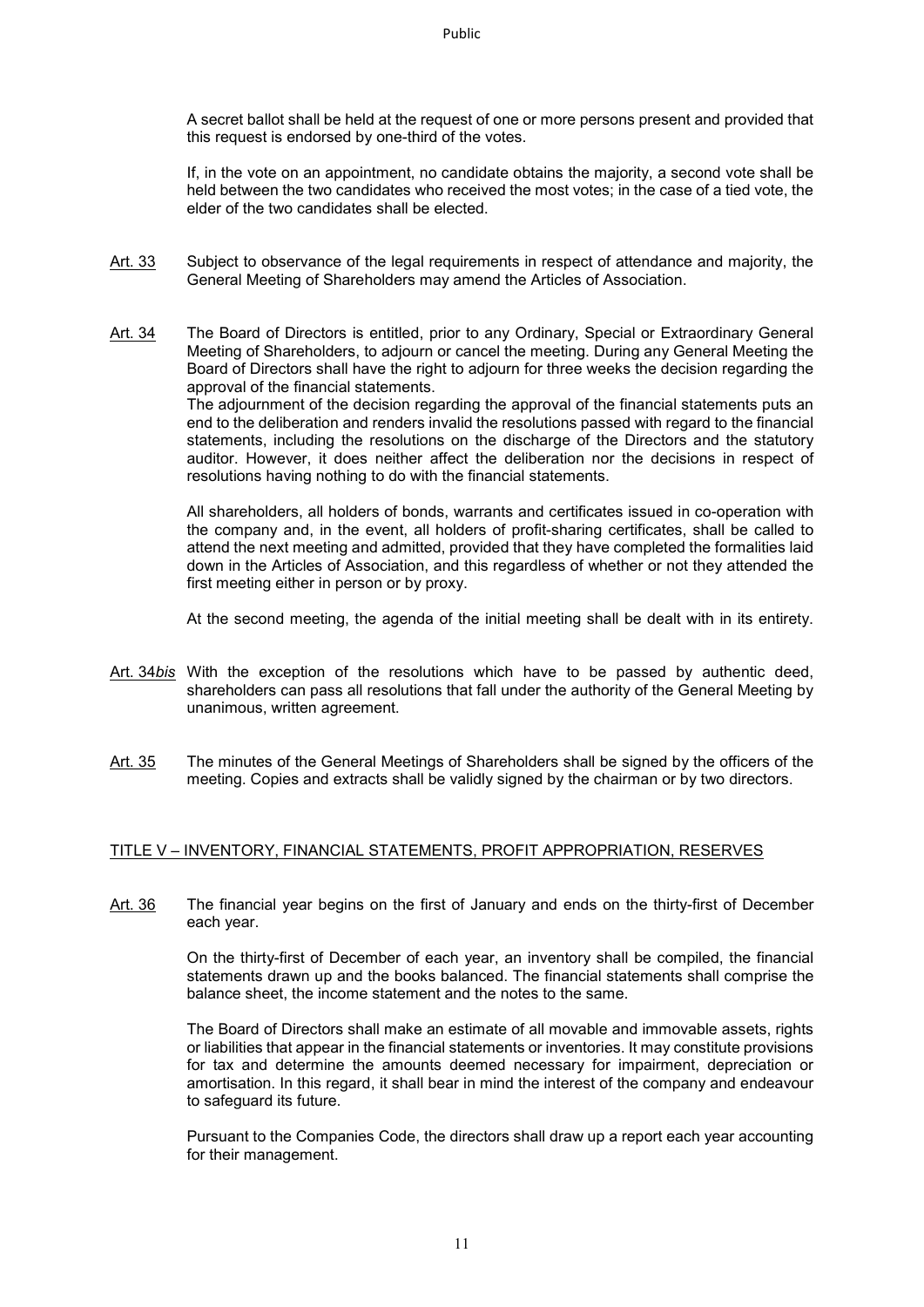- Art. 37 The net profit shall be appropriated as follows:
	- 1. At least five per cent (5%) shall be set aside for the legal reserve, until such time as the latter amounts to one-tenth of the share capital.
	- 2. An amount shall then be deducted which is required to allocate payments to the holders of profit-sharing certificates as stipulated in the annex to these Articles of Association On proposal of the Board of Directors the General Meeting of Shareholders decides on the appropriation of the balance of the net profit..
- Art. 38 The Board of Directors is authorised, in accordance with statutory provisions, to pay an interim dividend on the result of the current financial year. This payment can only be made on the result of the current financial year, if applicable reduced with the loss carried forward or increased with the profit carried forward.

#### TITLE VI – WINDING-UP, LIQUIDATION

- Art. 39 In case of liquidation of the company, the General Meeting of Shareholders shall appoint one or more liquidators, determine their powers and emoluments and establish the method of liquidation, pursuant to Articles 184 *et seq.* of the Companies Code. The Board of Directors shall, without prejudice to the statutory requirements for liquidators, *ipso jure* be entrusted with the liquidation until such time as the liquidators are appointed.
- Art. 40 The net proceeds of the liquidation, after settlement of all corporate debts, shall be distributed among all the shares and, in the event and in accordance with Article 3.4 of the annex to these Articles of Association, profit-sharing certificates.

## TITLE VII – MISCELLANEOUS

- Art. 41 Any shareholders, directors, statutory auditors and liquidators who are domiciled abroad shall be obliged to elect domicile in Belgium for the purpose of all dealings with the company. In case of failure to meet this obligation, they shall *ipso jure* be deemed to have elected domicile at the registered office of the company, where all notifications, summonses and writs may legally be served upon them, and all notices or letters may be sent to them.
- Art. 42 A. Until the amendments to the Articles of Association decided by the Extraordinary General Meeting of 29 April 2015 are published, the Board of Directors will remain empowered under the authorisation granted to it by the Extraordinary General Meeting of 24 April 2013 to increase the share capital in one or more steps in accordance with terms and conditions to be determined by the Board by an amount of four billion euros (4 000 000 000 EUR), less the amounts for which this right has already been exercised in accordance with decisions of the Board of Directors.

The remaining terms and conditions of Article 7A will continue to apply in respect of this authority during this time.

B. Until publication of the amendments to the Articles of Association decided upon by the Extraordinary General Meeting of 29 April 2015, the Board of Directors will also retain the authority granted to it by the Extraordinary General Meeting of 24 April 2013, to decide to issue in one or more steps convertible bonds, subordinated or otherwise, or warrants, linked